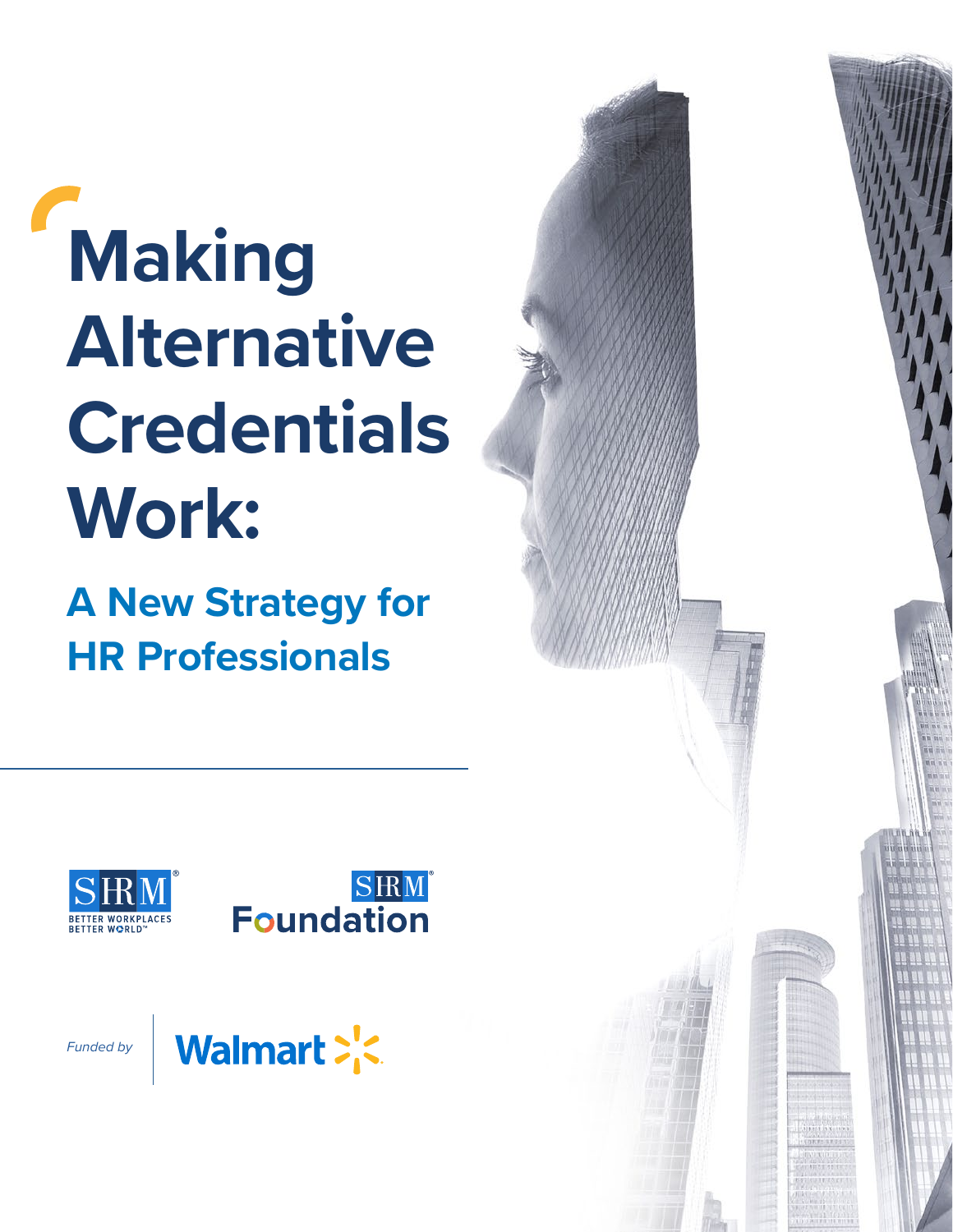# **Executive Summary**

**The U.S. has a talent problem. At the time of this report, the unemployment rate**  had dropped to 3.9%,<sup>1</sup> approaching pre-pandemic levels, and employers continue **struggling to find candidates with the specific skills to fill the country's more than 10 million open jobs.2**

t the same time, workers are gaining skills through alternative credentials. Currently, nearly half of U.S. workers say they have<br>Some form of an alternative credential. Among those who don't, about half have considered ea be loosely defined as any micro-credential, industry or professional certification, acknowledgment of apprenticeship (registered or nonregistered), or badging that indicates one's competencies and skills within a particular field.

Some common characteristics of alternative credentials are that they take a relatively short time to complete, are focused on specific skills, can be earned consecutively ("stacked"), are verifiable, are often aligned to industries and can frequently be delivered digitally. Credentials increasingly include industry-driven and industry-aligned programs that support workers from entry to executive levels.

At their root, alternative credentials reflect the competencies (knowledge, skills and abilities) and specific experiences that workers bring to the job. The name may be something of a misnomer because they demonstrate a proven mastery of skills that can replace or augment existing credentials. Importantly, these credentials are popular with job seekers who are often excluded from the talent market—older workers, people without formal higher education, and others with nonlinear or nontraditional work histories, like veterans, people who were formerly incarcerated and those who have been out of the workforce for some time.

So, the U.S. talent problem is exacerbated because systems that can easily identify an individual's skills and talents are lacking, we do not have standards or options to recognize nontraditional or untapped talent, and employers are somewhat reluctant to—or unaware of how best to—recognize a new way to validate these skills.

During a time of skills shortages, these credentials are key to uncovering untapped talent among people who may not have specific work experience or a degree but have been trained in the competencies needed for the job. This enables companies to access diverse talent that may not have had the access, opportunity or time to build skills in traditional ways. In fact, the majority of executives, supervisors and HR professionals believe that including alternative credentials in their hiring decisions can improve workplace diversity.

<sup>1</sup> https://www.bls.gov/news.release/empsit.nr0.htm

<sup>2</sup> https://www.bls.gov/news.release/jolts.nr0.htm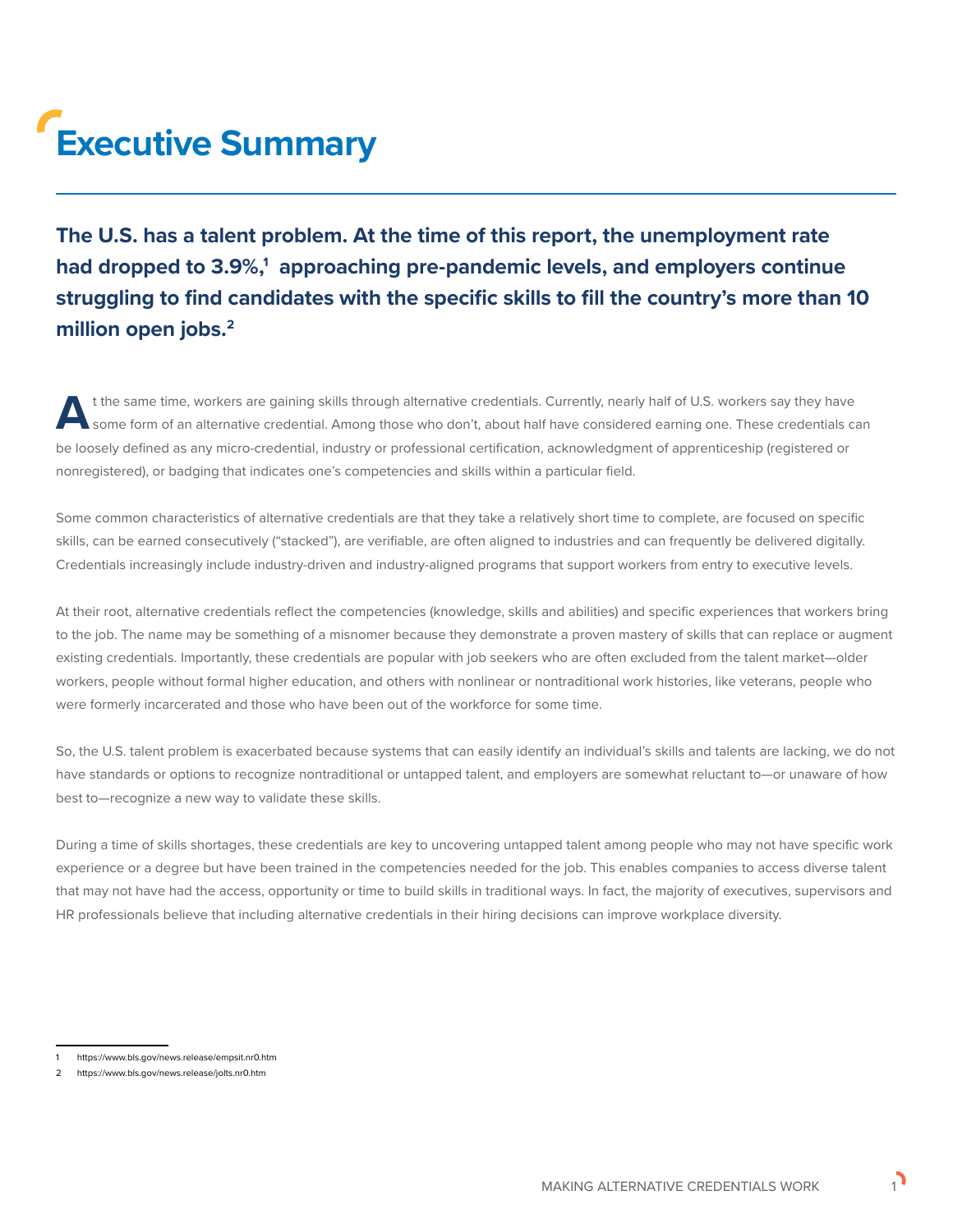However, employers find it challenging to determine the potential equivalency of alternative credentials to traditional degrees or years of experience. Instead, employers should think about these credentials as indicating whether the individual has the skills to perform in the role rather than as substitutions for a formal degree or years of experience. In fact, alternative credentials have the advantage of providing specific, evolving knowledge that may be more aligned with the current and future skills desired by employers.

Another potential barrier to employers' wider recognition of alternative credentials is the limitations of automated applicant tracking systems (ATS), which may not pick up on them. Often, there is no standard approach to collecting this information in the same manner as traditional education and work experience. Such inconsistency offers a clear direction for both HR and the providers of applicant screening tools to improve the ways alternative credentials are captured in the application process.

As the speed of technology and workplace innovations continues to accelerate and the talent shortage continues to widen, workers must learn skills quickly to keep up. So while alternative credential providers need to make evaluating quality easier and more transparent, employers must be committed to addressing the barriers in accepting alternative credentials as meaningful indicators of skills and aligning them with other job qualifications.

Employers need better information on how alternative credentials can be evaluated, how they align to hiring needs, how to better align hiring managers' and HR's requirements, and overall, how to better take advantage of a skill-signaling device that will bring qualified talent—particularly untapped talent—into their organization.

#### ABOUT THIS REPORT

To learn how employers and employees view and value alternative credentials and explore workforce readiness alternatives that build access and diverse talent strategies, the Society for Human Resource Management (SHRM) and the SHRM Foundation, with funding from Walmart, conducted research during the summer of 2021.

They surveyed U.S. executives, supervisors, HR professionals and workers with no direct reports. Additionally, qualitative information was gathered through a series of focus groups (Learning Labs). The results were then reviewed with HR professionals to gain greater insights on the findings.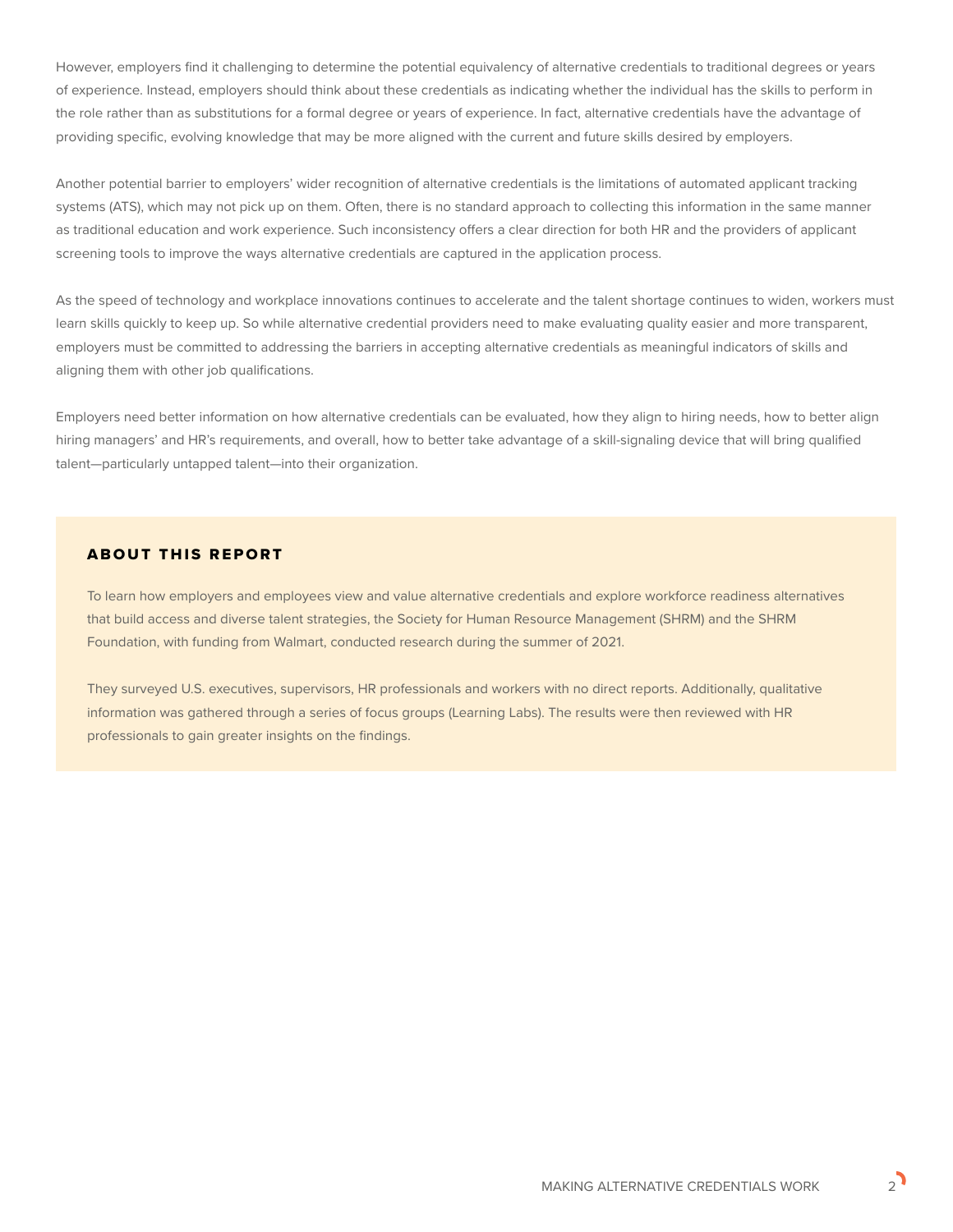# **The Rise of Alternative Credentials**

**Most common types of alternative credentials U.S. workers hold:**

**52% Training Certificates** 

**48%**  Course **Completion Certificates** 

**38%** 

Industry or Professional **Certifications** 

### **The U.S. has a talent problem.**

the time of this report, the unemployment rate had dropped to 3.9%,<sup>1</sup> approaching pre-pandemic levels, and employers continue struggling to find candidates with the specific skills to fill the country's more than 10 million open jobs.<sup>2</sup> There aren't enough "traditional" hires available to fill the existing jobs, and workers who are available need a way to gain skills quickly and signal to employers what talents are available. Alternative credentials can fulfill both of these needs.

Alternative credentials can be loosely defined as any microcredential, industry or professional certification, acknowledgment of apprenticeship (registered or nonregistered), or badging that indicates one's competencies and skills within a particular field.

Some common characteristics of alternative credentials are that they take a relatively short time to complete, are focused on specific skills, can be earned consecutively ("stacked"), are verifiable, are often aligned to industries and can frequently be delivered digitally. Credentials increasingly include industry-driven and industry-aligned programs that support workers from entry to executive levels.

Alternative credentials do not include traditional education (e.g., bachelor's degree, associate degree, etc.) or required occupational licensures (e.g., commercial driver's license, license to practice law, etc.).

The alternative credentials marketplace is not new. According to Preetha Ram, former CEO and co-founder of OpenStudy.com, "Postsecondary certificates, professional certificates, university extension courses, etc. have long co-existed with universities and colleges. However, over the last few years, we have seen the growth of high-profile, venture-backed companies who have taken the game to a different level."3

As workers embrace alternative credentials as a career strategy, providers are proliferating, along with the number of credentials themselves. According to research from Credential Engine, in 2018 there were **334,114 unique** credentials in the U.S.4 By 2020, the number had almost tripled to **967,734**. 5

<sup>3</sup> [https://evolllution.com/programming/credentials/a-primer-on-the-present-and-future-of-alterna](https://evolllution.com/programming/credentials/a-primer-on-the-present-and-future-of-alternative-cr)[tive-credentials](https://evolllution.com/programming/credentials/a-primer-on-the-present-and-future-of-alternative-cr)

<sup>4</sup> [https://credentialengine.org/wp-content/uploads/2018/04/Counting\\_US\\_Secondary\\_and\\_Post](https://credentialengine.org/wp-content/uploads/2018/04/Counting_US_Secondary_and_Postsecondary_Credentials_April_2018.pdf)[secondary\\_Credentials\\_April\\_2018.pdf](https://credentialengine.org/wp-content/uploads/2018/04/Counting_US_Secondary_and_Postsecondary_Credentials_April_2018.pdf)

<sup>5</sup> <https://credentialengine.org/counting-credentials-2021/>

<sup>1</sup> <https://www.bls.gov/news.release/empsit.nr0.htm>

<sup>2</sup> <https://www.bls.gov/news.release/jolts.nr0.htm>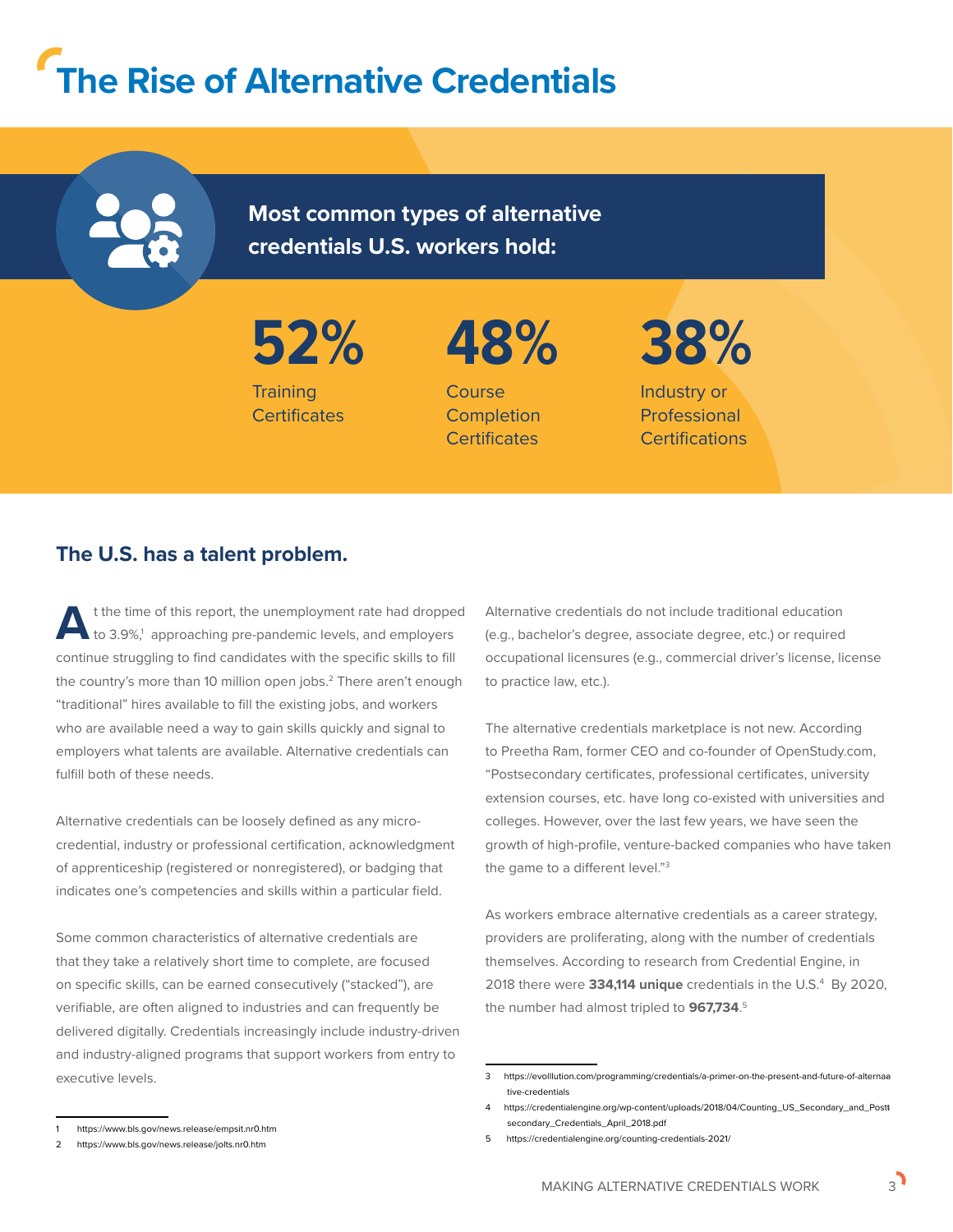IN 2018, THERE WERE:

**334,114**  unique credentials in the U.S. BY 2020, THE NUMBER ALMOST TRIPLED TO:

**967,734**

Alternative credentials became even more popular during the COVID-19 crisis, when many workers found themselves furloughed or jobless and with the time they needed to sharpen their skills and become more marketable or even move into a new career. We know that these credentials are important. Labor economists say almost two-thirds (65%) of U.S. residents from ages 25 to 64 will need college degrees, certificates, industryrecognized certifications or other credentials of value by 2025 to meet individual, economic and social demands.<sup>6</sup> As valuable "alternatives," these credentials can increase opportunities for workers from diverse backgrounds and front-line workers, as well as build opportunities for incumbent workers to upskill and advance. Also, many workers will have multiple careers over their lifetime, so they are looking to have a suite of deployable skills rather than identify with a specific role. For lifelong learners, alternative credentials offer immediate skills for employment.

Nearly half of U.S. workers (45%) say they have **some form of an alternative credential**. Among those who don't, about half (49%) **have considered earning one**.

However, systems that can easily identify an individual's skills and talents are lacking, as this report will show. At the same time, employers are reluctant to recognize a new way to validate these skills, thereby missing out on new sources of talent.

During a time of skills shortages, alternative credentials can uncover untapped talent among people who may not have specific work experience or a degree but have been trained in the competencies needed for the job. This enables companies to access a diverse talent pool that may not have had the access, opportunity or time to build skills in traditional ways.

# **WHY ALTERNATIVE CREDENTIALS ARE POPULAR NOW**

**72%** of U.S. workers agree that

alternative credentials are **an affordable way to gain the skills or experience necessary to enter a new job**.

# **77%**

agree that having a jobrelevant alternative credential increases or would increase their chances of being hired for a job.



who currently hold an alternative credential **believe earning it has helped them progress in their careers.** 

<sup>6</sup> [https://1gyhoq479ufd3yna29x7ubjn-wpengine.netdna-ssl.com/wp-content/uploads/Iowa\\_Wrkr](https://1gyhoq479ufd3yna29x7ubjn-wpengine.netdna-ssl.com/wp-content/uploads/Iowa_Wrkfrce2025.pdf)[frce2025.pdf](https://1gyhoq479ufd3yna29x7ubjn-wpengine.netdna-ssl.com/wp-content/uploads/Iowa_Wrkfrce2025.pdf)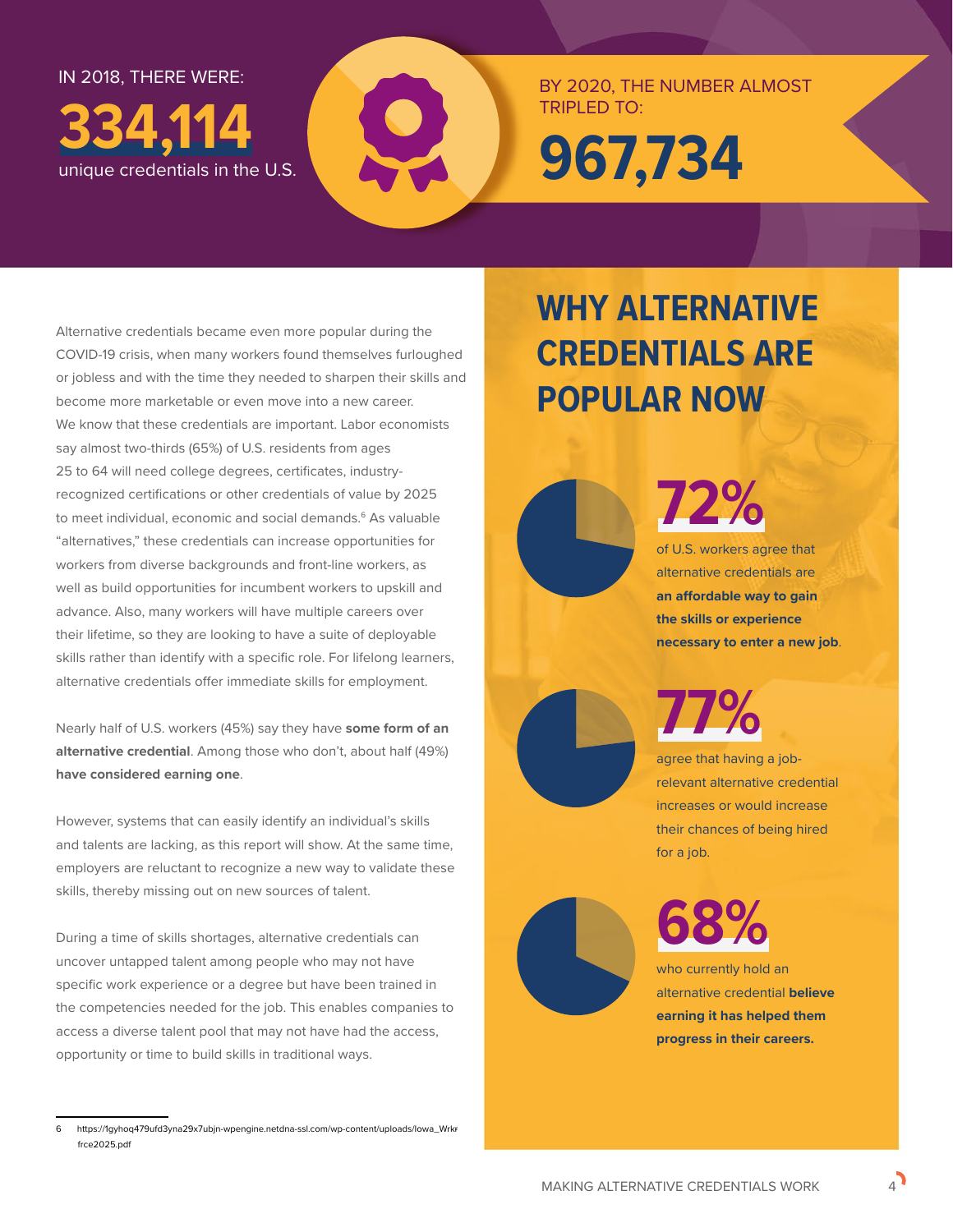# **Alternative Credentials as a Tool for Accessing Diverse and Untapped Talent**

At their root, alternative credentials may streamline connections between learning and work by reflecting the competencies (knowledge, skills and abilities) and specific experiences that workers bring. Importantly, these credentials are popular with and are needed by job seekers who are often excluded from the talent market—older workers, people without formal higher education, and others with nonlinear or nontraditional work histories, like veterans, people who were formerly incarcerated and those who have been out of the workforce for some time. We know that some kind of post-secondary training or education is required for 65% of the available jobs.<sup>1</sup>

1 https://cew.georgetown.edu/wp-content/uploads/2014/11/Recovery2020.ES\_.Web\_.pdf

#### **CREDENTIALS ARE POPULAR WITH** NONTRADITIONAL CANDIDATES

- » **Older workers:** Most workers ages 50 and older funded through the Workforce Innovation and Opportunity Act (WIOA) who seek further education earn a nondegree credential. WIOA observed a clear preference on the part of older workers for training options that are usually under one year in duration.<sup>1</sup>
- » **People without formal higher education:** 58% of working-age adults with some college but no degree have earned nondegree credentials, while 19% of those with no higher education have earned nondegree credentials.2
- » **Veterans:** For those adults without college degrees, military veterans (57%) are far more likely than nonveterans (35%) to have a certificate or certification.3

1 https://www.workcred.org/Documents/Variable-Impacts-of-New-Credentials-forthe-Older-Worker.pdf

The data show the majority of executives, supervisors and HR professionals believe that including alternative credentials in their hiring decisions can improve workplace diversity.

**When employers recognize alternative credentials, it becomes easier for diverse candidates to obtain employment**, according to 81% of executives, 71% of supervisors and 59% of HR professionals.

When asked if **recognizing alternative credentials would increase their organization's ability to hire more diverse candidates**, about three-quarters of executives (79%) and supervisors (74%) agree, as well as more than half of HR professionals (55%).

The majority of executives and supervisors, and approaching half of HR professionals, agree that **recognizing alternative credentials would increase their organization's ability to promote more diverse candidates**, ultimately opening opportunities for more diversity at higher leadership levels.

**Recognizing alternative credentials makes it easier for diverse candidates to obtain employment\***



<sup>2</sup> https://cci.stradaeducation.org/pv-release-july-28-2021/

<sup>3</sup> https://www.luminafoundation.org/wp-content/uploads/2019/10/veterans-without-degrees.pdf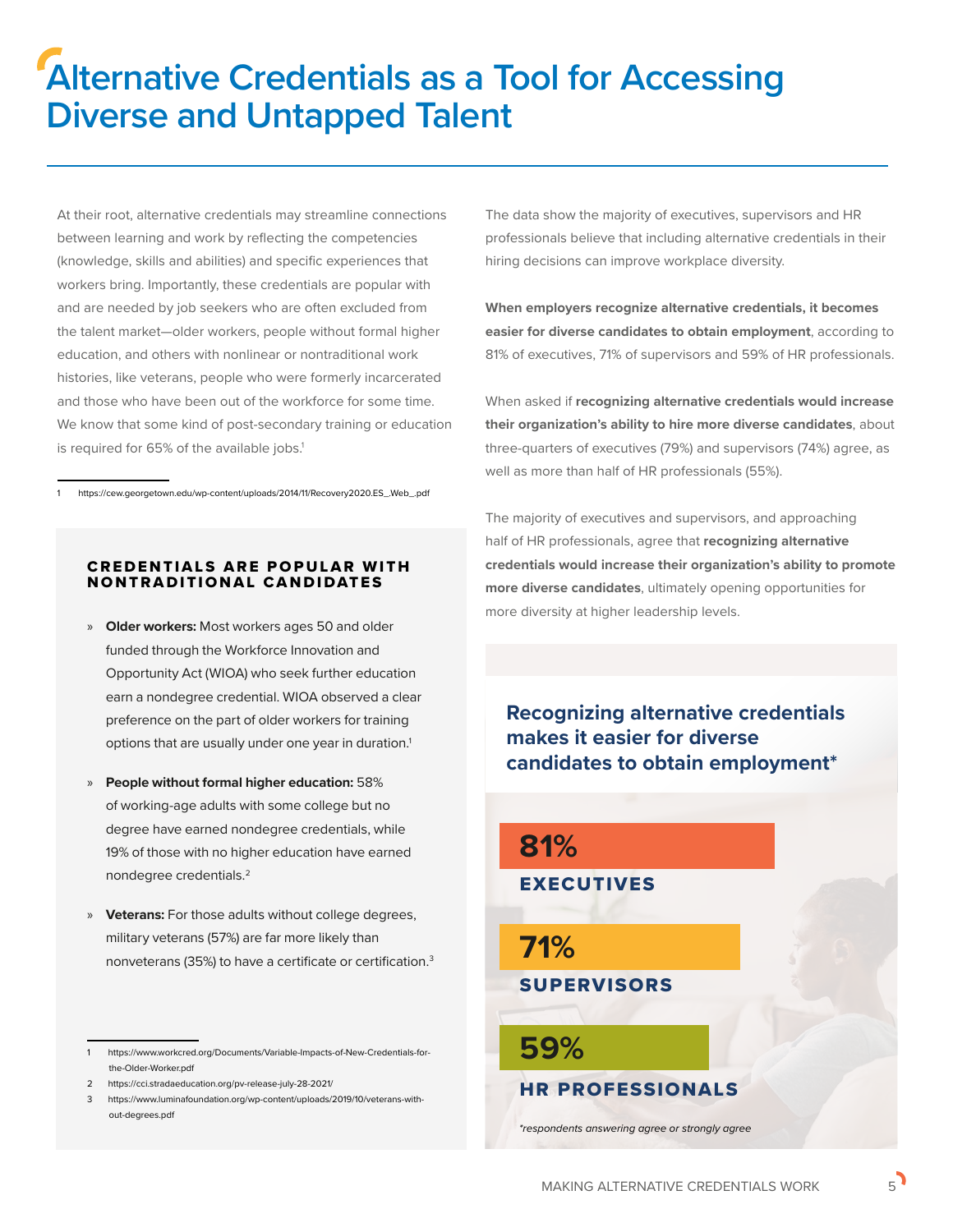## **The Employer Perspective on Alternative Credentials**

Employers report they come across alternative credentials frequently in the hiring process today. The majority of executives (90%), supervisors (81%) and HR professionals (77%) say they **encounter job applicants who hold alternative credentials** at least sometimes.

But despite the profusion of alternative credentials, the research found that many HR professionals and other business leaders have been slow to understand, accept and integrate alternative credentials into their talent strategies. It may be that employers continue to value experience and degrees more than alternative credentials when making hiring decisions.

Still, the research indicates that employers appreciate these credentials. Workers who hold alternative credentials **bring value to the workplace**, according to

executives (87%), supervisors (81%) and especially HR professionals (90%).

These workplace leaders also consider alternative credentials **valuable for employee development** and believe employees who earn them **gain more credibility**.

The majority of executives and supervisors surveyed consider credentialed employees to be **better performers**, but HR professionals were less sure: more than half (52%) neither agree nor disagree with this statement, perhaps indicating they don't feel as positioned to confidently make such an assessment on worker performance.

In sum, workplace leaders agree alternative credentials are of value, but don't necessarily rely on them as much as other factors when making hiring decisions.

#### WHICH TYPE OF **CREDENTIALS DO EMPLOYERS VALUE** MOST?

Executives, supervisors and HR professionals are completely aligned in considering industry or professional certifications the most compelling during the hiring process. These include credentials like the SHRM Certified Professional (SHRM-CP) and SHRM Senior Certified Professional (SHRM-SCP), the Project Management Institute's Project Management Professional, Cisco's various network certifications, as well as many other long-standing and industry-branded credentials.

Executives and supervisors also ranked **training certificates**  as well as **course completion certificates** among the most compelling alternative credentials.

The remainder of HR professionals' top-three most compelling types of alternative credentials included **virtual badges requiring a passed exam** as well as **registered apprenticeships**—possibly indicating HR's appreciation of credentials that offer proof of quality.

#### **LEADERSHIP PERSPECTIVES ON ALTERNATIVE CREDENTIALS\***

| <b>EXECUTIVES SUPERVISORS FIR PROFESSIONALS</b>                                    |            |  |  |
|------------------------------------------------------------------------------------|------------|--|--|
| <b>ALTERNATIVE CREDENTIALS</b><br>ARE VALUABLE FOR EMPLOYEE<br><b>DEVELOPMENT</b>  | 86%<br>80% |  |  |
|                                                                                    | 91%        |  |  |
| <b>EMPLOYEES WITH</b><br><b>ALTERNATIVE CREDENTIALS</b><br><b>GAIN CREDIBILITY</b> | 81%        |  |  |
|                                                                                    | 71%<br>72% |  |  |
| <b>EMPLOYEES WITH</b>                                                              | 70%        |  |  |
| <b>ALTERNATIVE CREDENTIALS</b><br>ARE BETTER PERFORMERS                            | 53%        |  |  |
|                                                                                    | 31%        |  |  |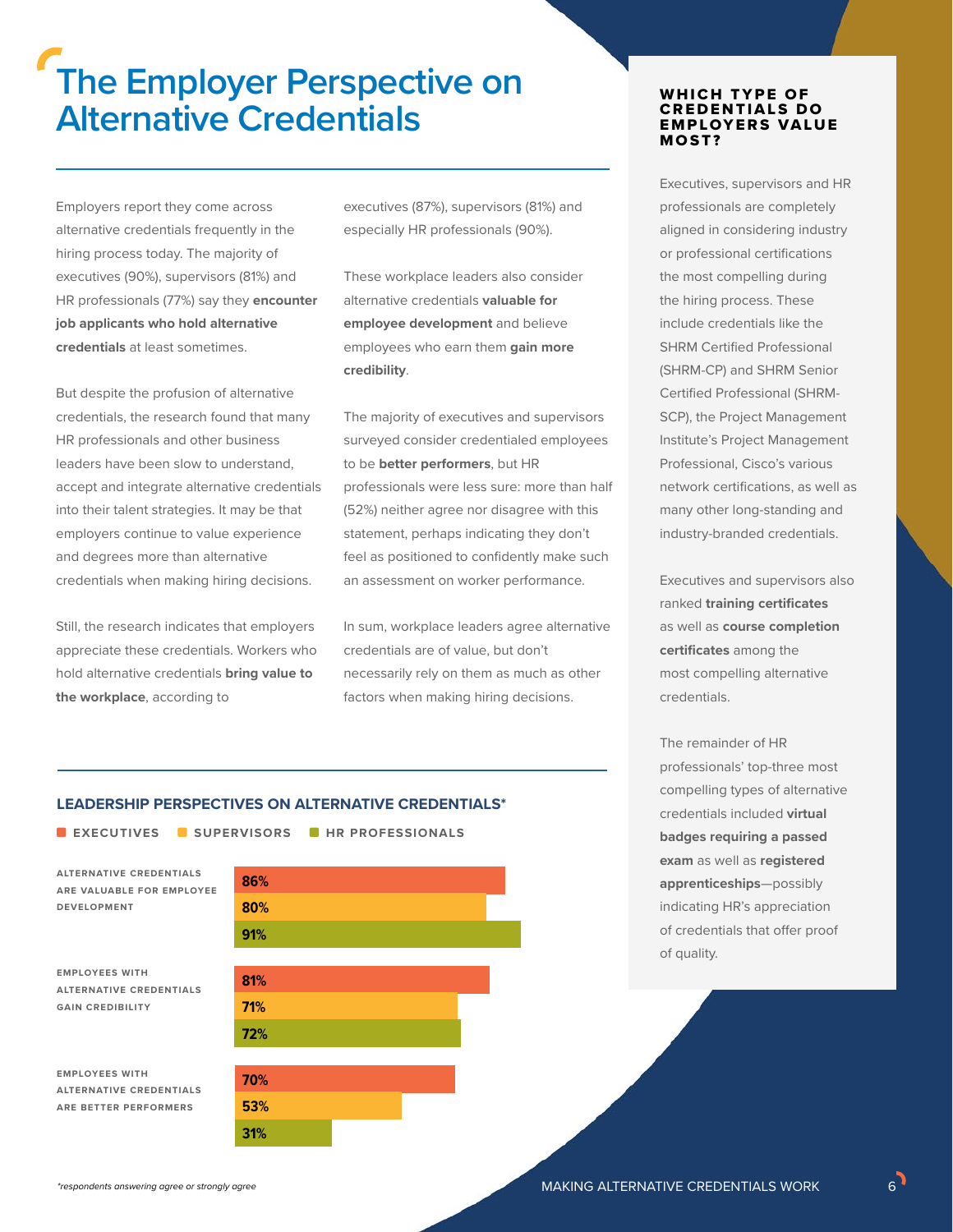# **Misconceptions About Alternative Credentials**

**Workplace leaders also may be holding back because of certain misconceptions about alternative credentials. Some of the most common impressions aired during the Learning Labs include:**

**O THEY ARE "ALTERNATIVES" TO SOMETHING, Such as a** two- or four-year degree or specific amount of work experience. In reality, they demonstrate a proven mastery of skills that can replace or augment existing credentials. The name "alternative credentials" could be considered a misnomer, and a different, more accurate naming may serve to clarify their true nature.

#### **O** THEY HAVE LESS VALUE THAN TRADITIONAL

CREDENTIALS AND DEGREES. This issue often arises when developing minimum and preferred qualifications for job descriptions, essentially locking out many candidates. In fact, these credentials provide evolving knowledge that may be more aligned with the current and future skills employers are looking for and demonstrate that candidates can perform in the job. HR professionals and hiring managers should more closely scrutinize the true skills a job requires when considering minimum/preferred qualifications in a job description.

#### **O** THERE ARE TOO MANY CREDENTIALS, AND EVALUATING THEM IS COMPLICATED AND TIME-

CONSUMING, so they are too cumbersome to consider in hiring and promotion decisions. However, tools and methods to assess the value of credentials are available. Many credentials also have become recognized, trusted brands and are industry-accepted indicators of skills.

#### **O** THEY ARE NOT NECESSARY TO HIRE TOP TALENT.

This perception is shortsighted in the era of the Great Resignation. It's a sellers' (talent) market now, and candidates want employers to recognize and value alternative credentials. What seems extraneous to some may in fact be the solution to accessing untapped talent and creating a more diverse, inclusive workforce.

#### **O** THEY ARE A FAD OF THE CURRENT LABOR MARKET.

Alternative credentials are here to stay in a new economy that values skills and industry alignment. Declining U.S. birth rates, rising costs of higher education and rapidly evolving technologies mean alternative credentials will continue to expand as a way to close the skills gap.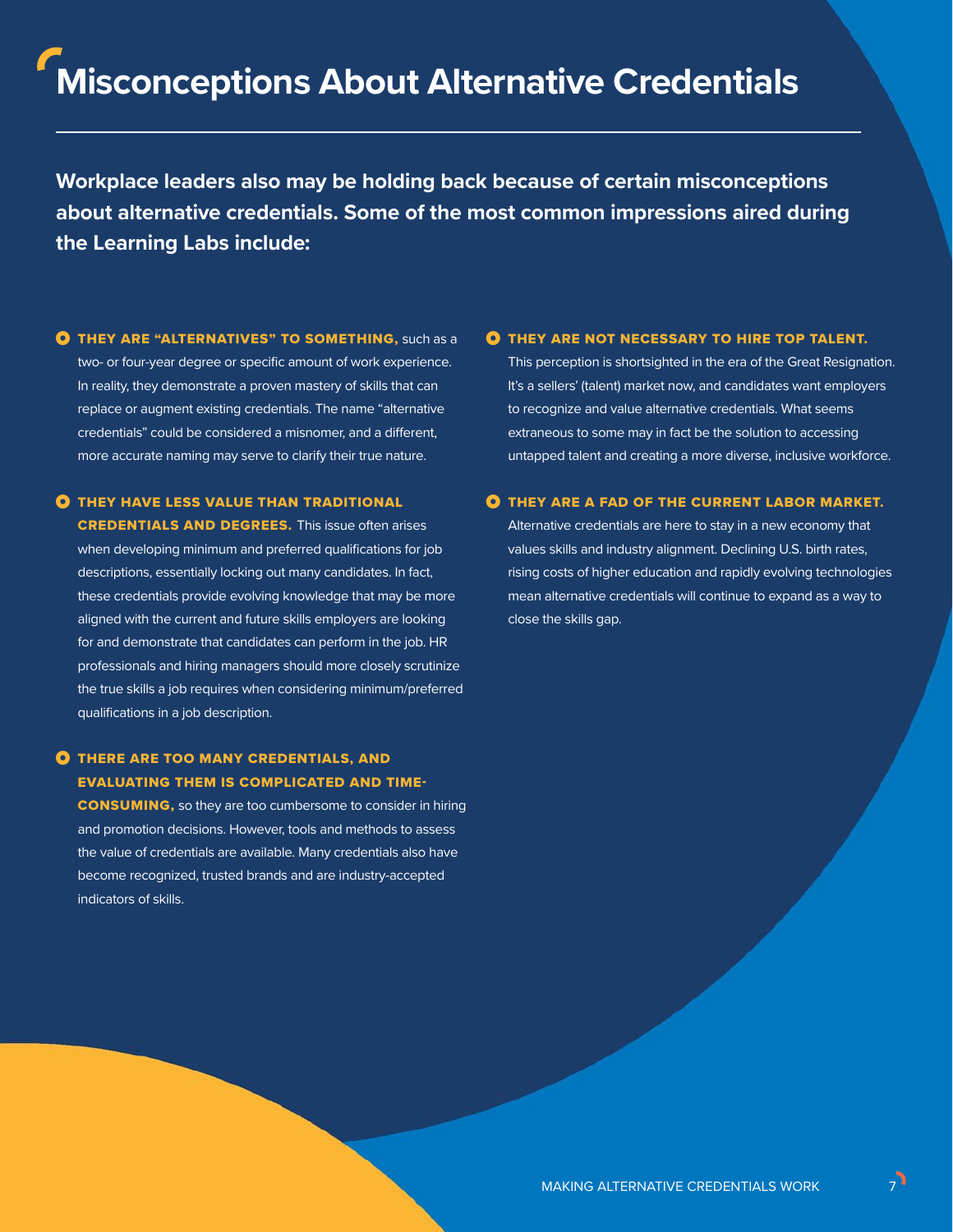# **Barriers & Limitations**

**The rapid rise and proliferation of alternative credentials have presented difficulties for implementing them into talent strategies, perhaps affecting their adoption.**

### **1. Employers are less likely to value alternative credentials in the same way as traditional degrees or years of experience.**

Although all three employer groups found alternative credentials valuable in general, they still consistently valued **work experience** and **traditional degrees** more highly when putting them side-by-side with alternative credentials, as the chart below illustrates:



Alternative credentials were also ranked lower by all employer groups when compared with a larger list of criteria important for making hiring decisions.

#### **RANKED IMPORTANCE OF FACTORS USED WHEN MAKING HIRING DECISIONS**

|                | <b>EXECUTIVES</b>                                        | <b>SUPERVISORS</b>                                       | <b>HR PROFESSIONALS</b>                                  |  |
|----------------|----------------------------------------------------------|----------------------------------------------------------|----------------------------------------------------------|--|
|                | <b>EXPERIENCE</b>                                        | <b>EXPERIENCE</b>                                        | <b>EXPERIENCE</b>                                        |  |
| $\overline{2}$ | <b>EDUCATIONAL BACKGROUND</b>                            | <b>WORK HISTORY</b>                                      | <b>CULTURAL FIT</b><br>(I.E., CANDIDATES WOULD FIT IN)   |  |
| 3              | LISTED SKILLS OR COMPETENCIES                            | <b>EDUCATIONAL BACKGROUND</b>                            | <b>WORK HISTORY</b>                                      |  |
| 4              | <b>WORK HISTORY</b>                                      | LISTED SKILLS OR COMPETENCIES                            | <b>EDUCATIONAL BACKGROUND</b>                            |  |
| 5              | <b>CANDIDATE PERFORMANCE</b><br><b>DURING INTERVIEWS</b> | <b>CANDIDATE PERFORMANCE</b><br><b>DURING INTERVIEWS</b> | <b>CANDIDATE PERFORMANCE</b><br><b>DURING INTERVIEWS</b> |  |
| 6              | <b>ALTERNATIVE CREDENTIALS HELD</b>                      | 10<br><b>ALTERNATIVE CREDENTIALS HELD</b>                | 11<br><b>ALTERNATIVE CREDENTIALS HELD</b>                |  |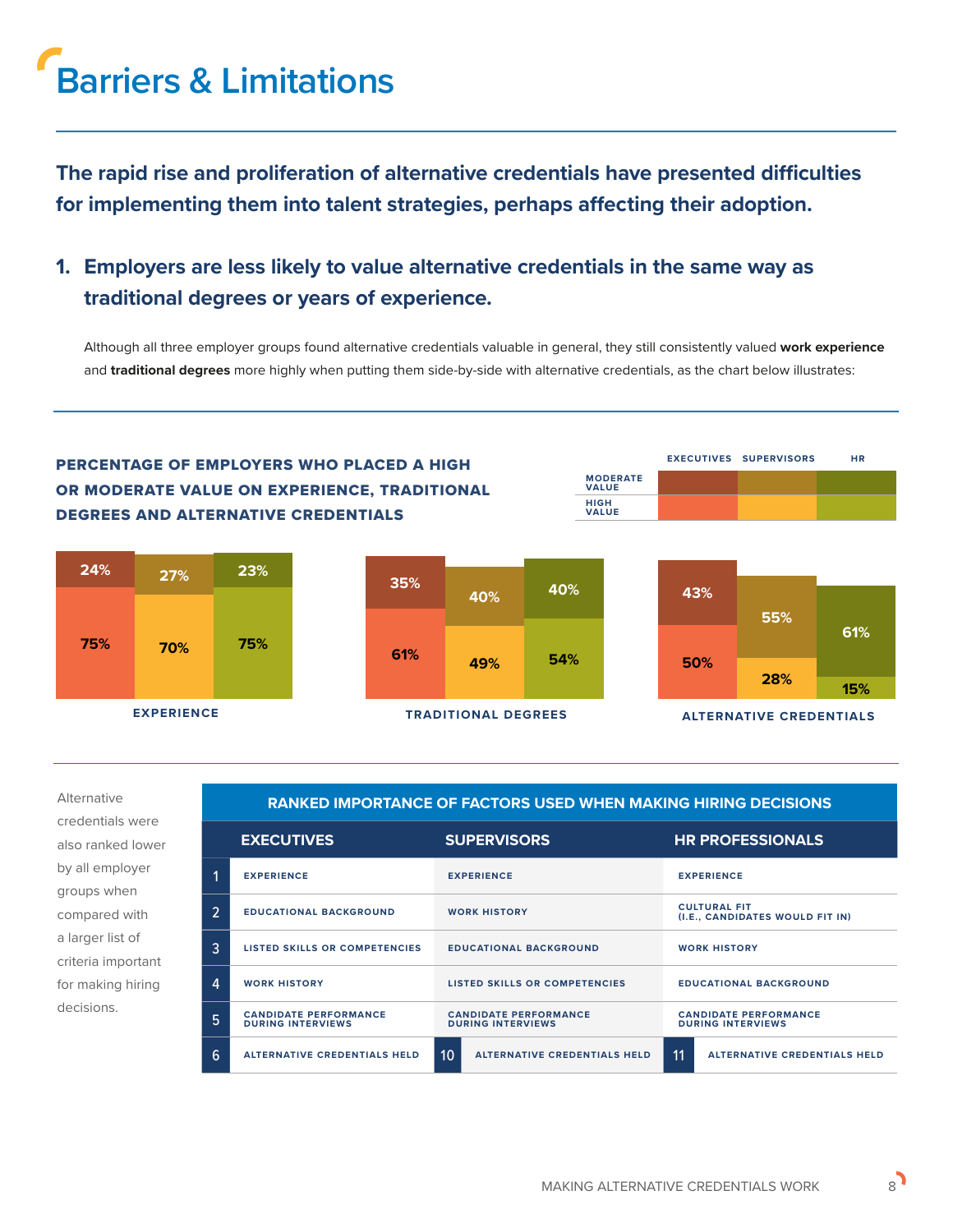### **2. Employers find it challenging to determine the potential equivalency of alternative credentials to traditional degrees or years of experience.**

Trying to find equivalency between alternative credentials and work experience and academic degrees misses important aspects of the value of these credentials. HR professionals and hiring managers should be careful not to think about alternative credentials as substitutions for a formal degree or years of experience. Instead, they can serve as an indicator of whether the individual has the skills to perform in the role. Alternative credentials may also be a solution to the need to refresh knowledge and skills amid rapidly accelerating technologies.

Hiring managers and HR need to challenge one another to ensure they are considering the actual skills needed to be successful in the job. This doesn't necessarily mean that a particular credential or set of credentials is equivalent to a degree, but instead, that those credentials are another path to gain the needed skills for a job.

#### THE RESUME STUDY

To better understand how hiring decision-makers evaluate job applicants with alternative credentials, SHRM conducted an experiment. SHRM presented 1,530 hiring managers and 1,848 HR professionals with a series of job ad and resume pairings and asked them to evaluate the applicants in real time.

SHRM found that hiring decision-makers see value when job applicants hold alternative credentials—rating those who hold one as more qualified, more likely to have the technical skills and less likely to need significant on-thejob training to get up to speed.

However, the experiment also showed that the advantage earned from holding these alternative credentials was often surpassed by the advantage of holding a traditional degree, particularly when the job ad used strict degree requirements. These findings underscore how overreliance on degree requirements as opposed to skills-based hiring can serve to lock out nontraditional, yet otherwise qualified candidates.

To view the full report, **[click here](https://shrm.org/hr-today/trends-and-forecasting/research-and-surveys/Documents/SHRM%20Alternative%20Credentials%20Experiment%20Findings%20Report.pdf)**.

*"One of the reasons IT is comfortable with alternative credentials is because traditional education was lagging on skills needed in the marketplace. In order to continue to rely on [these credentials], we need to think through what jobs … cannot be filled by professional experience, because they are new needs; or [by] academic experience, because they do not meet the skills needs."* 

—Marc, Learning Labs participant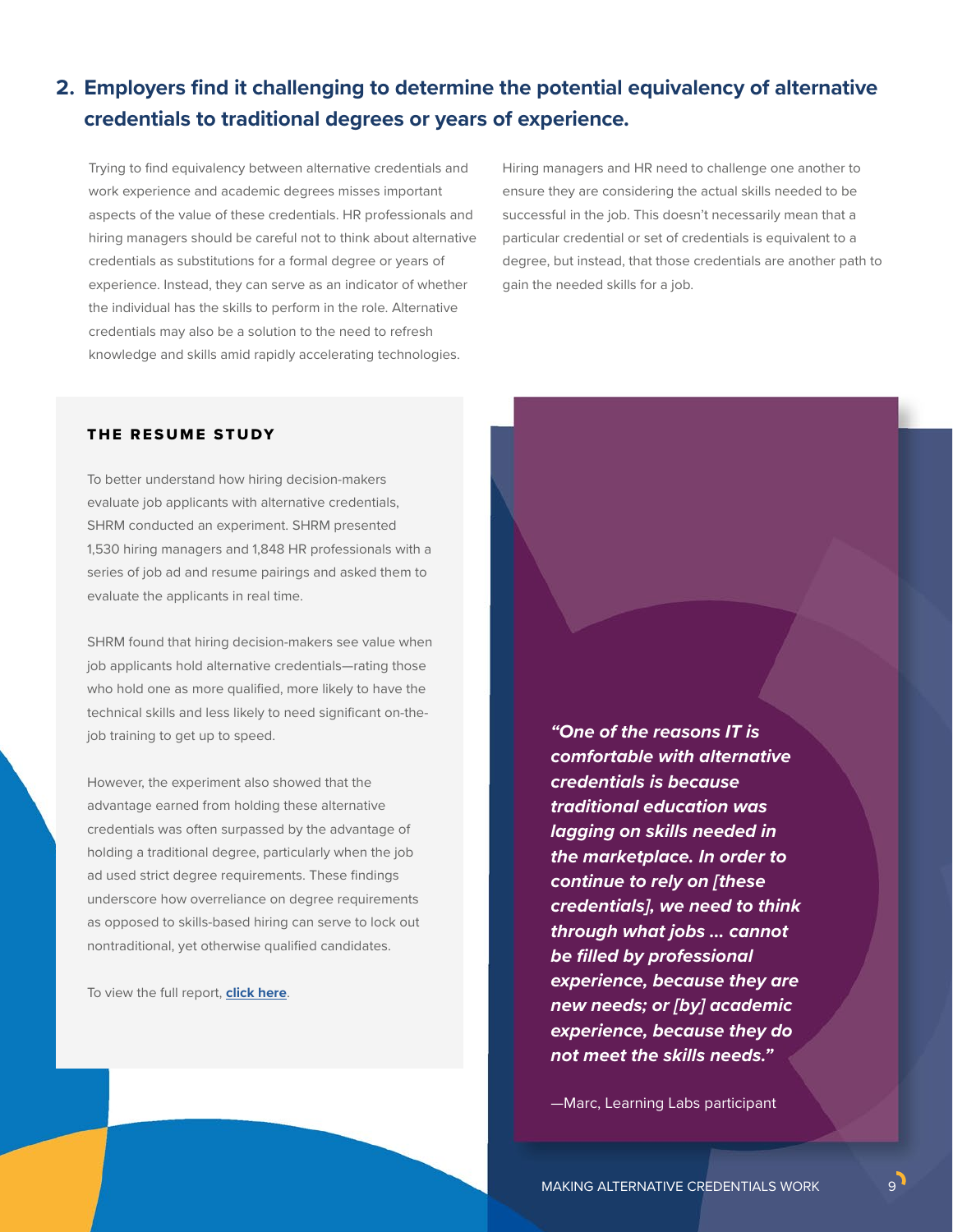**3. There is too much variation among alternative credentials, and no quality standardization yet exists.** 

It is not always clear what skills were learned or how they were tested, and the rapid proliferation of alternative credentials makes it hard for organizations to stay on top of a trending credentials marketplace.

The research demonstrates that executives and supervisors most often cited inconsistent quality—a general observation about the credentials marketplace. HR focused more on their impact on employee performance directly, such as the actual skills learned, and on how credentials could be evaluated and weighed against other job qualifications.

To consider alternative credentials as part of the talent management process, employers may need to develop criteria to assess the value of any alternative credential. It also speaks to the need for HR and hiring managers to come together before creating a candidate pool to develop job descriptions and interview criteria that align with the real skills the job requires. In addition, credential providers could more clearly illuminate what was learned and how, level of skill developed, and requirements for successful completion.

**4. There is a disconnect between HR and hiring managers in the value of alternative credentials.** 

It is critical for organizations to foster better partnerships between HR and hiring managers.

Clear communication and collaboration throughout the hiring process is essential.

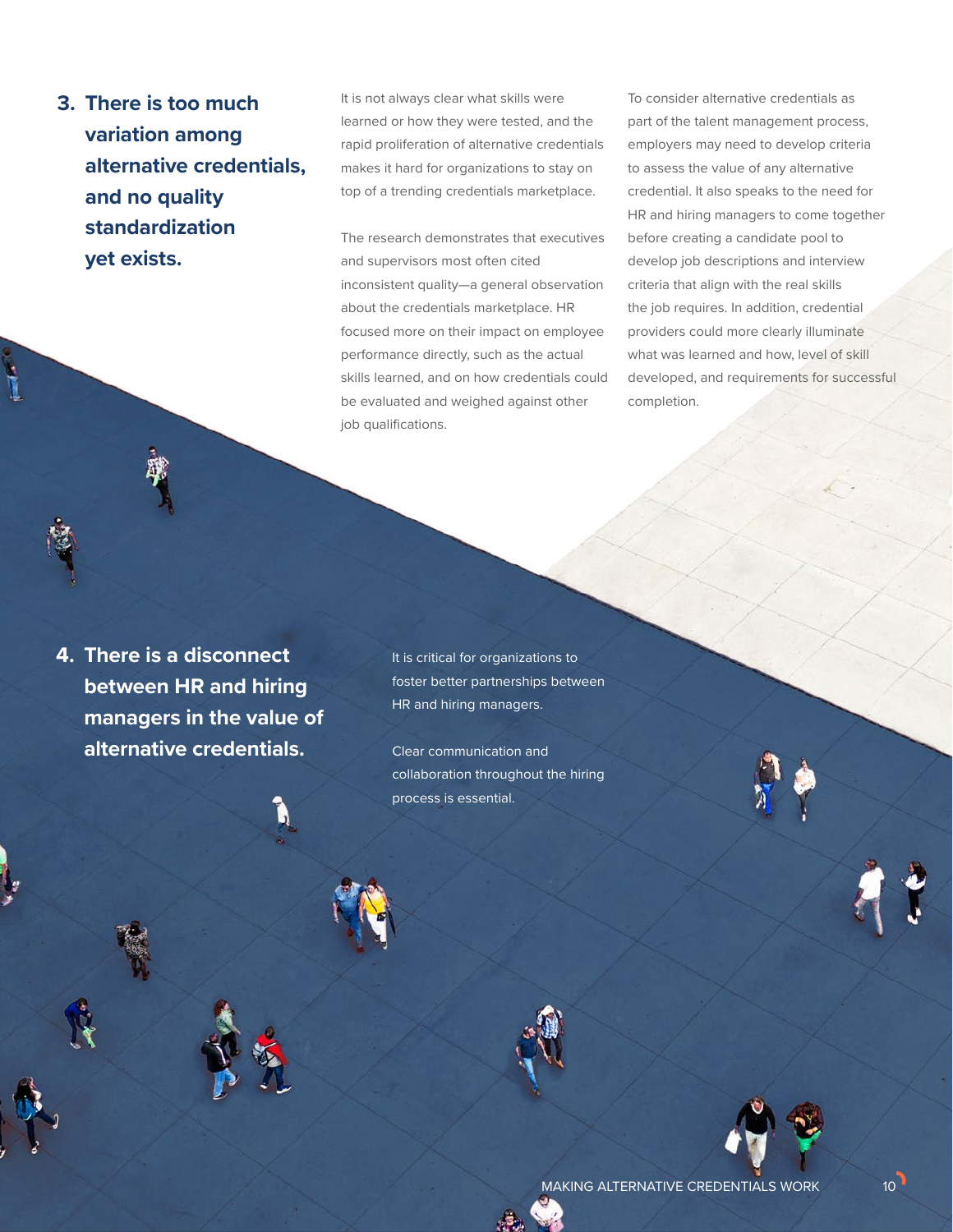### **5. The Applicant Tracking System problem.**

Although employers value alternative credentials, they may not always learn about them upon a candidate's initial job application because of the limitations of their applicant tracking system (ATS). Nearly half of HR professionals surveyed (45%) say their organization uses **automated prescreening to review job applicant resumes**, but only one-third of those (32%) say their automated system **recognizes alternative credentials**.

#### **HOW APPLICANT TRACKING SYSTEMS HANDLE ALTERNATIVE CREDENTIALS**

| <b>GENERAL SECTION FOR ADDITIONAL INFO</b> | 31%        |
|--------------------------------------------|------------|
| <b>SPECIFIC QUESTIONS</b>                  | 18%        |
| <b>DESIGNATED SECTION - MANUAL ENTRY</b>   | <b>20%</b> |
| <b>NOT SURE</b>                            | 17%        |
| <b>DESIGNATED SECTION - AUTO-FILL</b>      | 14%        |



To break it down, nearly one-third (31%) say their organization's ATS only allows applicants **to indicate these credentials in a general section**. Only 18% say their ATS **asks specific questions**, and 20% say their ATS has a **designated section for manually entering credentials**.

Just 14% say their ATS has a **designated section that auto-fills from the resume**. And about one-fifth (17%) say **they aren't sure how their organization's ATS allows applicants to indicate alternative credentials**.

Such inconsistency offers a clear opportunity for both HR and the providers of applicant-screening tools to improve the ways alternative credentials are captured in the application process. HR needs to be better consumers of these tools to prevent the unintended consequence of excluding alternative credentials. And ATS providers need to be more aware of the implications of their systems and promote their use to capture all values of the applicants.

*"It's up to the HR team to make sure [applicant tracking systems] are not barriers.* 

*Build in safeguards to include alternative credentials so they do not miss out on this talent."* 

—Savita, Learning Labs participant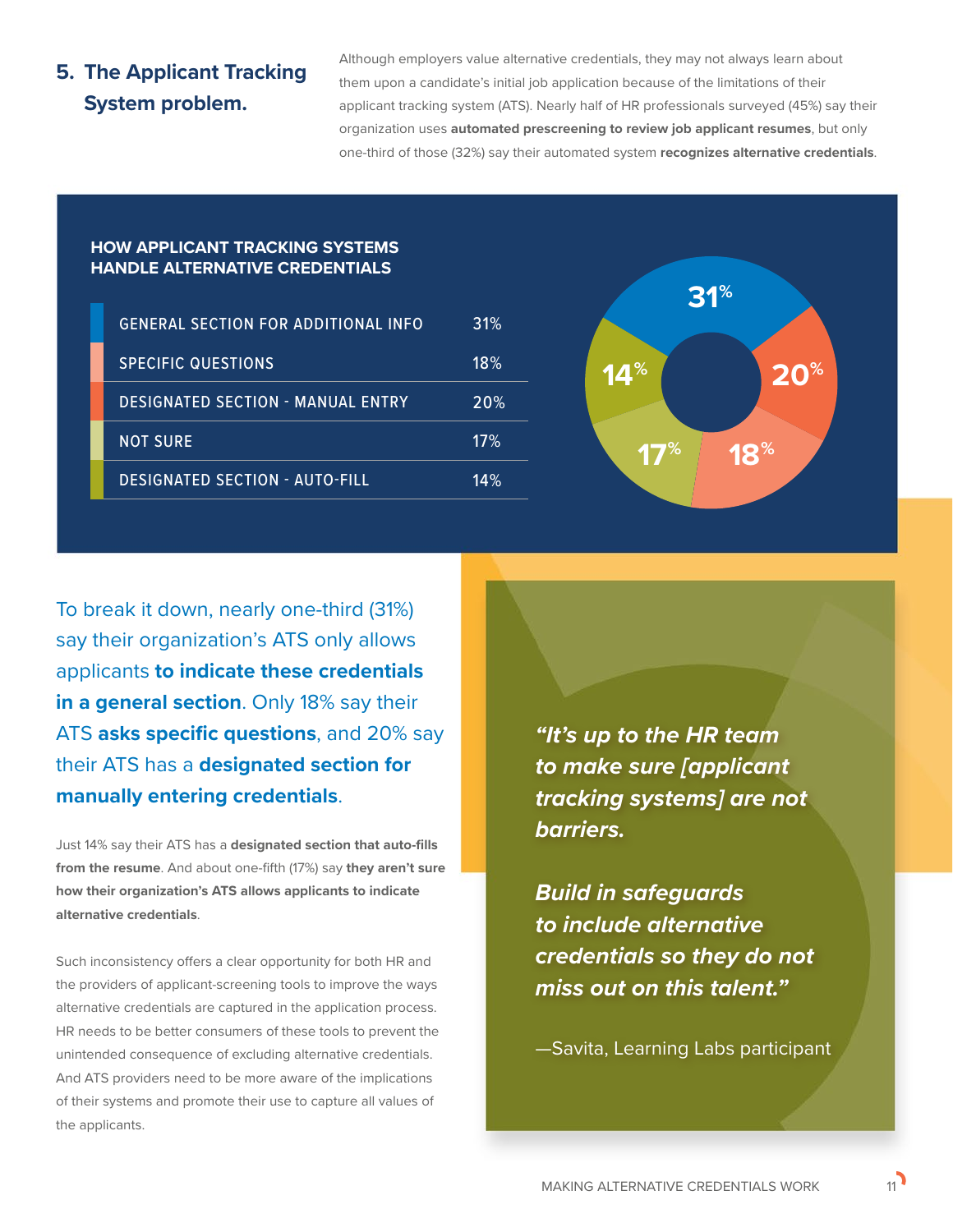# **Alternative Credentials and Career Development**

**A majority of all employer groups—88% of executives, 76% of supervisors and 78% of HR—report their organization encourages employees to pursue alternative credentials as part of their career development or career interests. Most also view employees with alternative credentials more favorably when considering promotions or completing succession planning activities.**

This response seems to match workers' perceptions. The research showed that two-thirds of workers with an alternative credential believe it has helped them progress in their career, with 14% believing it had not. Another 18% were not sure. This possibly shows an opportunity for better communication between hiring managers and those being hired or promoted so there is better understanding of why they were chosen for the role.

*"A lot of companies have a lot of front-line workers. Certifications can help [organizations] grow within and upskill internal folks."*

—Chuck, Learning Labs participant

**68%**

SAY YES

**Percentage of U.S. workers who say earning their alternative credential(s) has helped them progress in their careers.**

> **14%** SAY NO



**18%**

UNSURE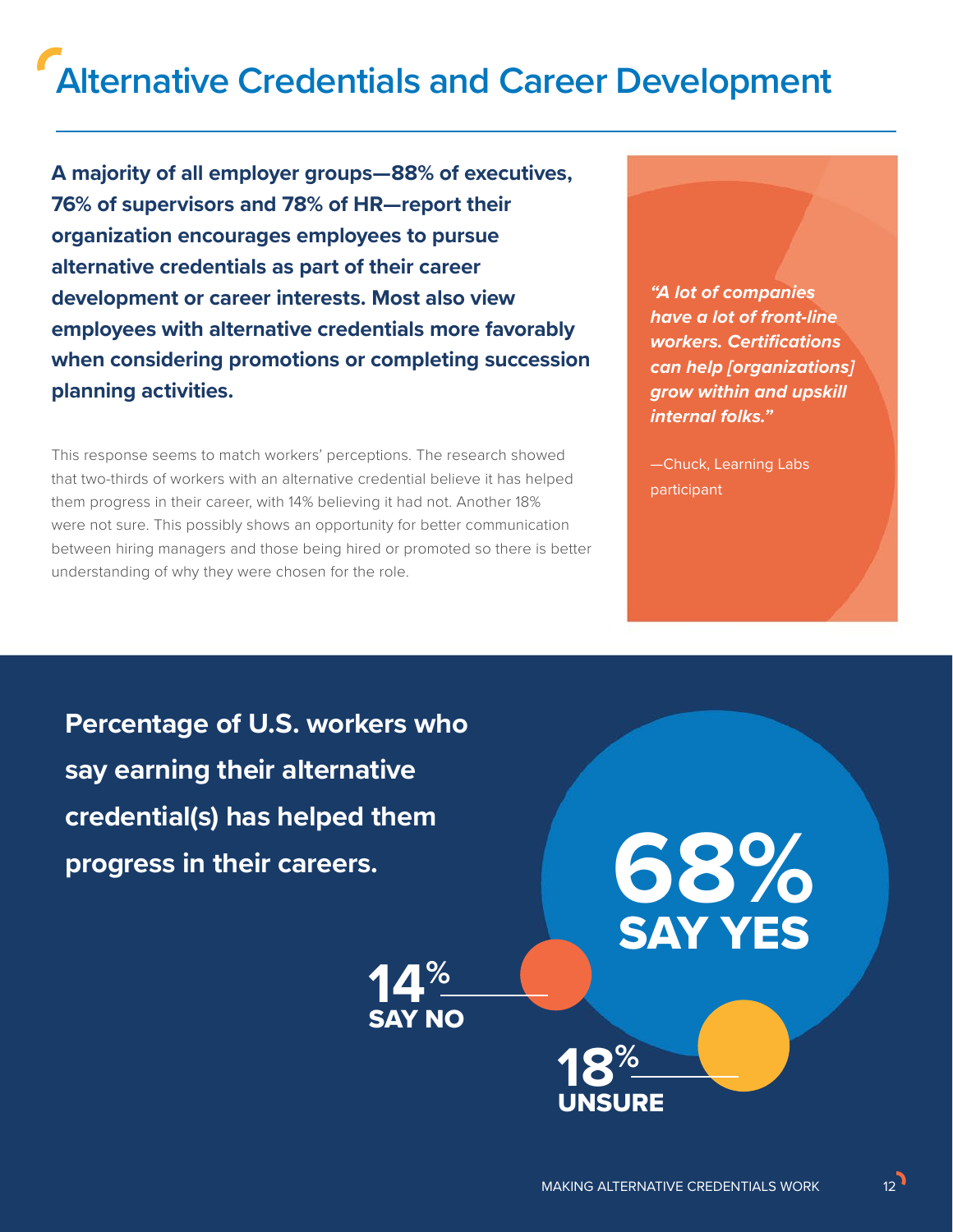# **Conclusion**

It is clear the American economy needs more skilled workers, and workers need an efficient way to gain and signal those skills to employers. Alternative credentials can meet both these needs while increasing the opportunities for untapped talent to gain access to the workplace. **Here are key steps for employers, HR professionals and hiring managers to ensure alternative credentials fulfill their potential for talent identification.** 

# **Next Steps for Employers**



### CREATE ALIGNMENT

between senior executives, hiring managers and HR professionals on the value of alternative credentials and how they should be evaluated and utilized in hiring and upskilling.



### SHARE SUCCESS STORIES

and best practices of hiring those with alternative credentials to motivate adoption of new norms, including building a more diverse talent pipeline.



### PROVIDE EDUCATION for HR professionals and hiring managers to make alternative credentials a part of inclusive hiring strategies.



DEVELOP INCENTIVE PROGRAMS

that reward these initiatives.



**ADOPT AND TRACK INTERNAL SYSTEMS** that acknowledge these credentials when screening applicants or evaluating promotions to ensure a supply of employees with up-to-date skills and how they support recruitment, hiring, and advancement of untapped and underrepresented talent for employers looking to be more intentionally diverse and inclusive.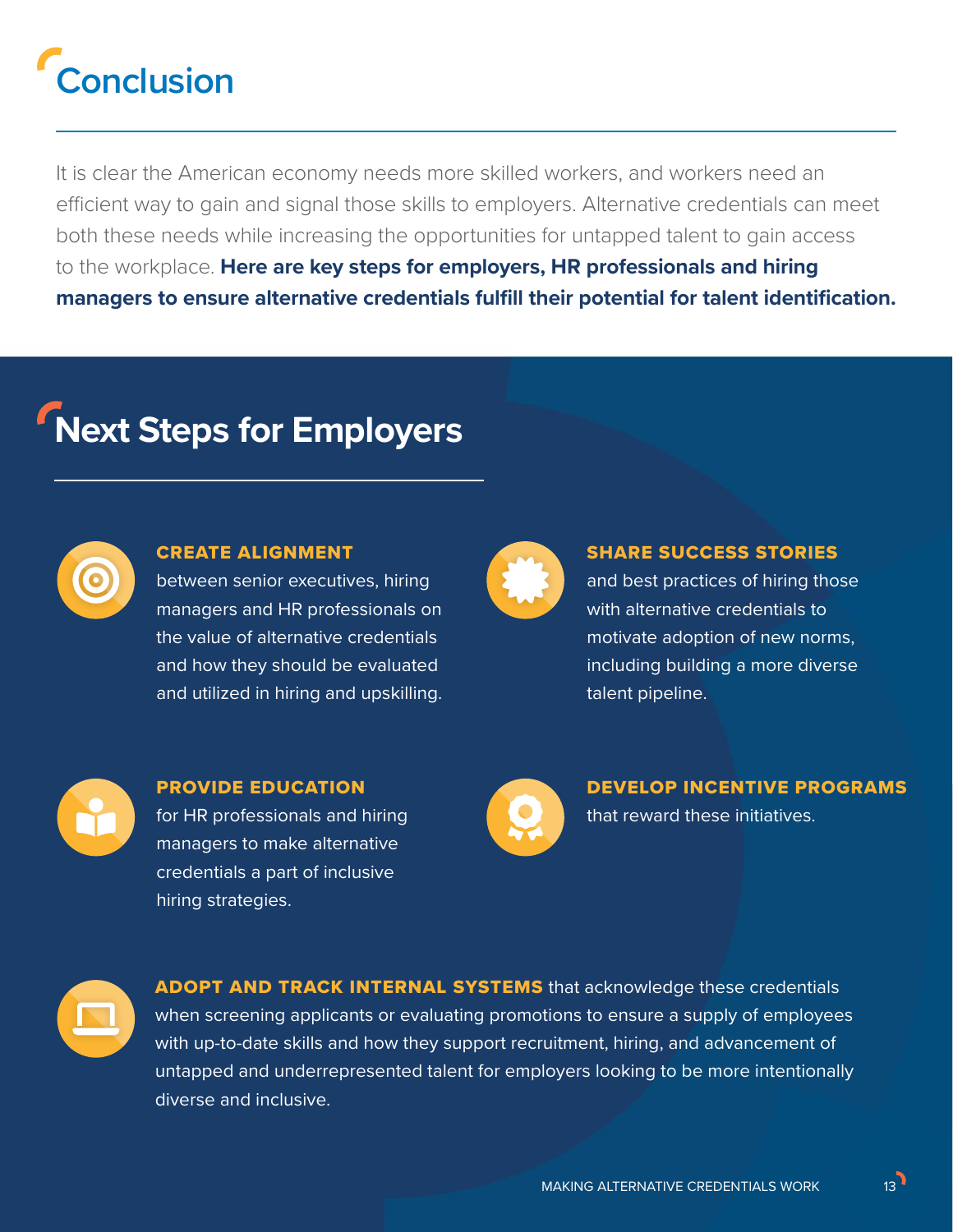#### **Q IDENTIFY OR CURATE** TIERED LISTS OF CREDENTIALS

and define their quality based on rigor and outcomes. Identify "acceptable" or "valued" credentials and share these lists with other hiring managers, recruiters and even with credential providers themselves to encourage transparency. Utilize industry associations, credentialing organizations and frameworks, community colleges, and workforce boards as resources.

### **TAKE STEPS TO BETTER** SYSTEMATIZE THE CREATION OF JOB DESCRIPTIONS

to include screening criteria that focus on skills and competencies. Start with vacancies that take a long time to hire or have high turnover rates to find the root cause (like a skills gap) and test a new hiring approach. Also, consider focusing first on a limited set of untapped talent, allowing the organization to develop a deep familiarity with the population.

#### EXPLORE NONTRADITIONAL

**WAYS** for job applicants to present and verify their talents and skills. Begin by asking employees who hold alternative credentials if and how they were able to communicate their acquired skills during the hiring process.

- CONFIRM THAT THE ATS IN USE IS IDENTIFYING ALTERNATIVE CREDENTIALS IN ALL CANDIDATES. Hiring managers can begin by talking to HR about how their system screens candidates and the likelihood of qualified candidates slipping through the cracks if they lack the right combination of traditional education and work experience.
- **43 INITIATE CONVERSATIONS** with human resource information system and human capital management vendors to communicate the importance of screening for the skills candidates with alternative credentials bring to the job. Emphasize the growing importance of these capabilities in the new reality of nontraditional career pathways.
- WORK WITH ORGANIZATIONAL LEADERS to educate and orient hiring managers on how to assess and accept alternative credentials. HR leaders may consider hosting informal workshops and demonstrations for hiring managers and employees to demonstrate how alternative credentials can be used as part of talent development and advancement strategies to encourage retention and career progression.
- **C** SHARE THE VALUE OF ALTERNATIVE CREDENTIALS WITH EMPLOYEES

to be sure they understand how alternative credentials are evaluated by the organization and encourage their use as appropriate. Hiring managers can discuss their positive history of hiring employees with alternative credentials and the credentials they have found most valuable to the team.

**RECRUIT THOSE WITH ALTERNATIVE CREDENTIALS BY PARTNERING** WITH LOCAL COMMUNITY ORGANIZATIONS or alternative education programs to find trained but untapped talent that can diversify the candidate pool. Local workforce development organizations can be a valuable resource for candidates credentialed and ready for employment.

**TECHNOLOGY IS A GREAT TOOL** to help organizations make the best decisions about what people know and can do. Spend some time researching emerging and existing talent management technology that can match skills with job requirements for hiring and promoting talent with alternative credentials. To see how they might work, explore military skills "translators" that match skills and experience to job requirements, such as Department of Labor/America's Job Centers: <https://www.careeronestop.org/Toolkit/Jobs/match-veteran-jobs.aspx>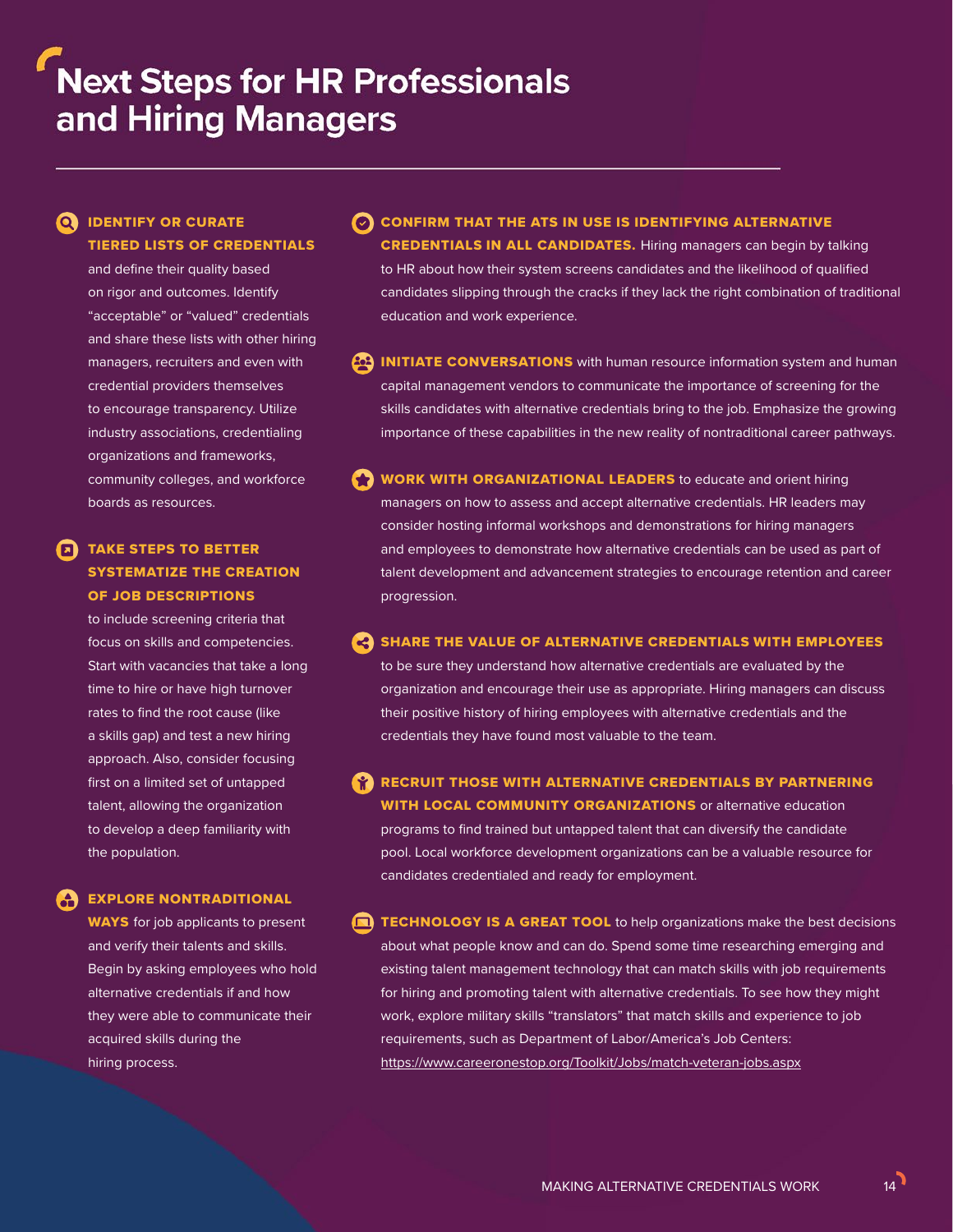As the speed of technology and workplace innovations continues to evolve, along with new types of jobs emerging, skills must be learned quickly to keep up. So while alternative credential providers need to make evaluating quality easier and more transparent, employers must be committed to addressing the barriers in evaluating alternative credentials compared to other job qualifications. This better ensures they do not miss out on hiring qualified talent and provides them an opportunity to contribute their skills to the success of the organization.

The SHRM Foundation is exploring additional tools and resources to help HR professionals utilize alternative credentials to their full potential.

A more complete analysis of the survey results is available in the companion report: *[The Rise of Alternative](https://shrm.org/foundation/about/Documents/The%20Rise%20Of%20Alternative%20Credentials%20In%20Hiring.pdf)  [Credentials in Hiring.](https://shrm.org/foundation/about/Documents/The%20Rise%20Of%20Alternative%20Credentials%20In%20Hiring.pdf)*

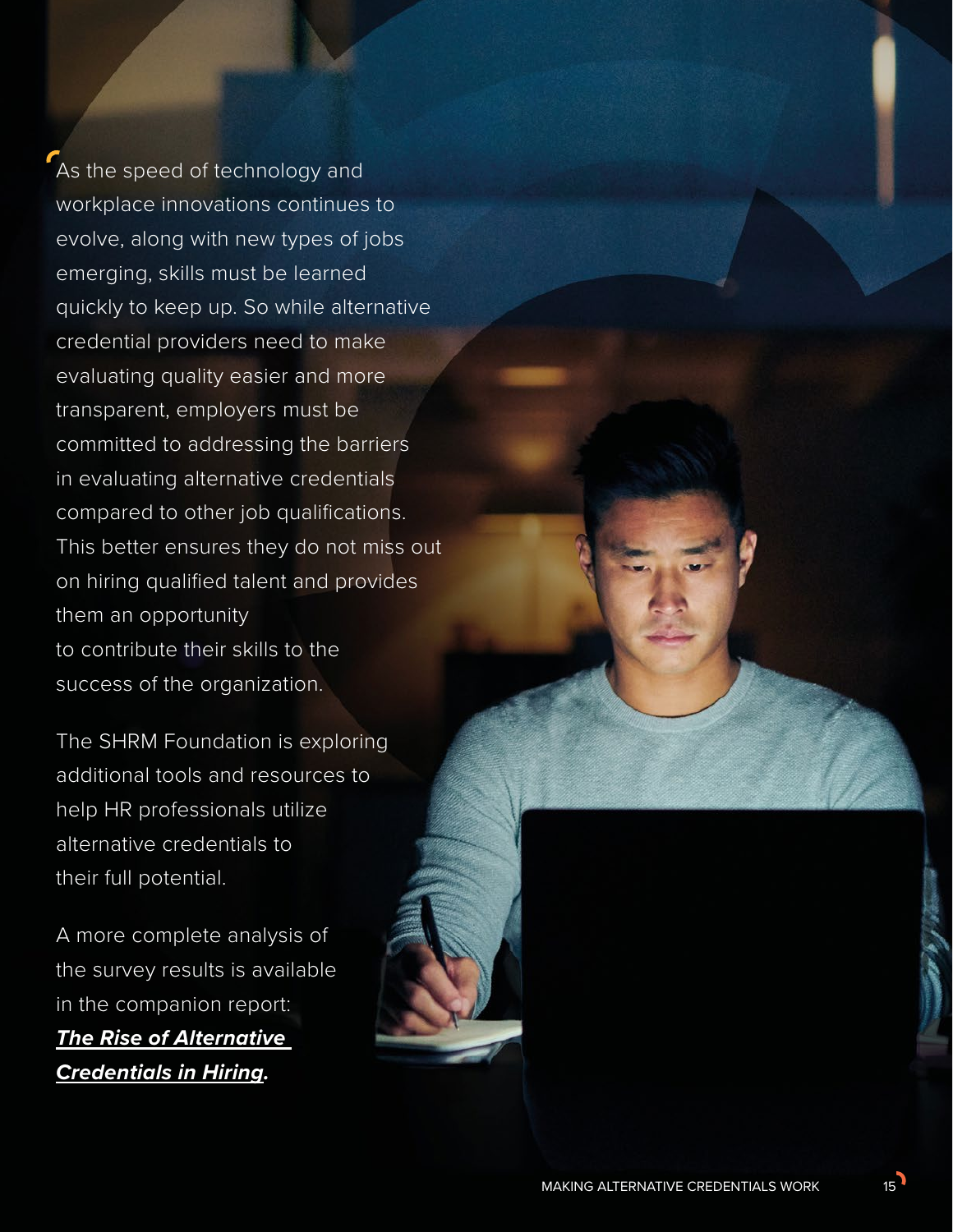

### **Employer & Employee Survey**

SHRM conducted research on employer and employee views of alternative credentials and their use in employment processes during 2021. Data was gathered from the following four respondent groups:

**Executives:** A sample of 500 U.S. executives was surveyed online from July 15 to July 23, 2021. Respondents were sourced from Lucid.

**Supervisors:** A sample of 1,200 U.S. supervisors (i.e., workers who supervise one or more employees) was surveyed from July 15 to July 22, 2021. Respondents were sourced from Lucid.

**HR Professionals:** A sample of 1,129 U.S. human resource professionals was surveyed from July 14 to August 8, 2021. Respondents were sourced from 60,606 SHRM members invited via e-mail to participate in a survey, yielding a response rate of approximately 1.9%.

**Workers:** A sample of 1,525 U.S. workers without direct reports was surveyed online from July 13 to August 24, 2021. Respondents were sourced from Lucid. Data was collected using quota sampling on gender, age, race, education and census region, and was weighted to be representative of the U.S. working population.

### **Learning Labs**

Jobs for the Future (JFF) and the SHRM Foundation convened four "Learning Labs," or interactive workshops, with HR professionals, hiring managers and business leaders to solicit deeper feedback on their experiences with and perceptions of alternative credentials.

Each Learning Lab provided an opportunity to share results of the SHRM survey for reflections, identify barriers to recognizing alternative credentials and highlight potential strategies to support greater integration of credentials into hiring practices.

The Learning Labs also focused on one industry sector or population (with the exception of the first Learning Lab) to determine the impacts of alternative credentials across a short list of focus areas. The focus areas included:

**Learning Lab 1** General (no industry or population focus)

**Learning Lab 2** Veterans and Military Families

**Learning Lab 3** Information **Technology** 

**Learning Lab 4** Manufacturing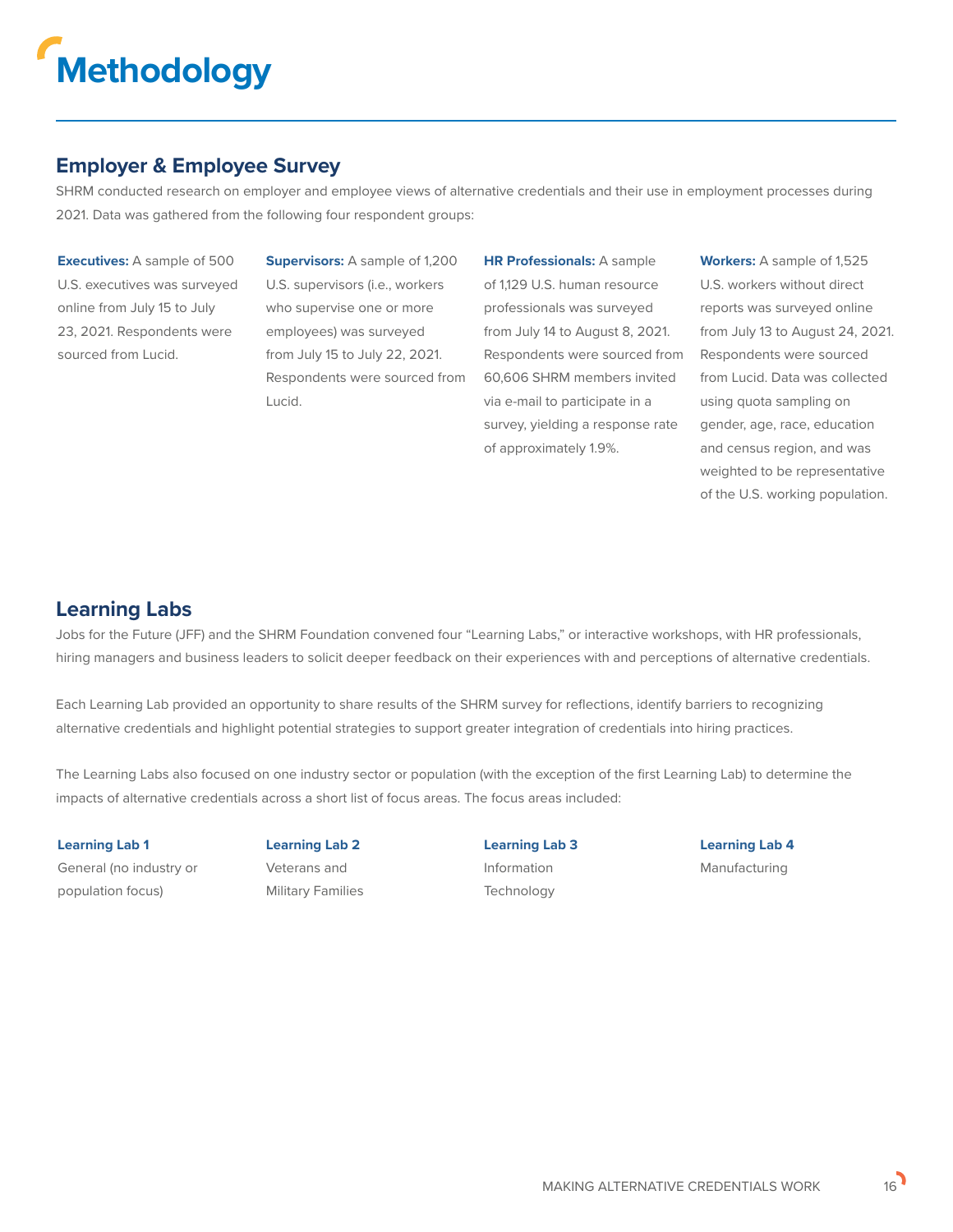

### **About SHRM**

SHRM, the Society for Human Resource Management, creates better workplaces where employers and employees thrive together. As the voice of all things work, workers and the workplace, SHRM is the foremost expert, convener and thought leader on issues impacting today's evolving workplaces. With 300,000+ HR and business executive members in 165 countries, SHRM impacts the lives of more than 115 million workers and families globally. Learn more at **[SHRM.org](https://www.SHRM.org)** and on Twitter **[@SHRM](http://twitter.com/SHRM)**.

#### **About the SHRM Foundation**

The SHRM Foundation is the 501(c)(3) charity affiliate of the Society for Human Resource Management (SHRM) and is supported by tax-deductible donations from individuals, groups and organizations that are committed to empowering HR professionals to build inclusive organizations. Visit us at **[shrmfoundation.org](http://shrmfoundation.org)**



#### **About Walmart**

Walmart Inc. (NYSE: WMT) helps people around the world save money and live better - anytime and anywhere - in retail stores, online, and through their mobile devices. Each week, approximately 230 million customers and members visit approximately 10,500 stores and clubs under 46 banners in 24 countries and eCommerce websites. With fiscal year 2022 revenue of \$573 billion, Walmart employs 2.3 million associates worldwide. Walmart continues to be a leader in sustainability, corporate philanthropy and employment opportunity. Additional information about Walmart can be found by visiting **<https://corporate.walmart.com>**, on Facebook at **<https://facebook.com/walmart>** and on Twitter at **<https://twitter.com/walmart>**.

#### **Disclaimer:**

The research included in this report was made possible through funding by Walmart. The findings, conclusions and recommendations presented in this report are those of SHRM and SHRM Foundation alone, and do not necessarily reflect the opinions of Walmart.